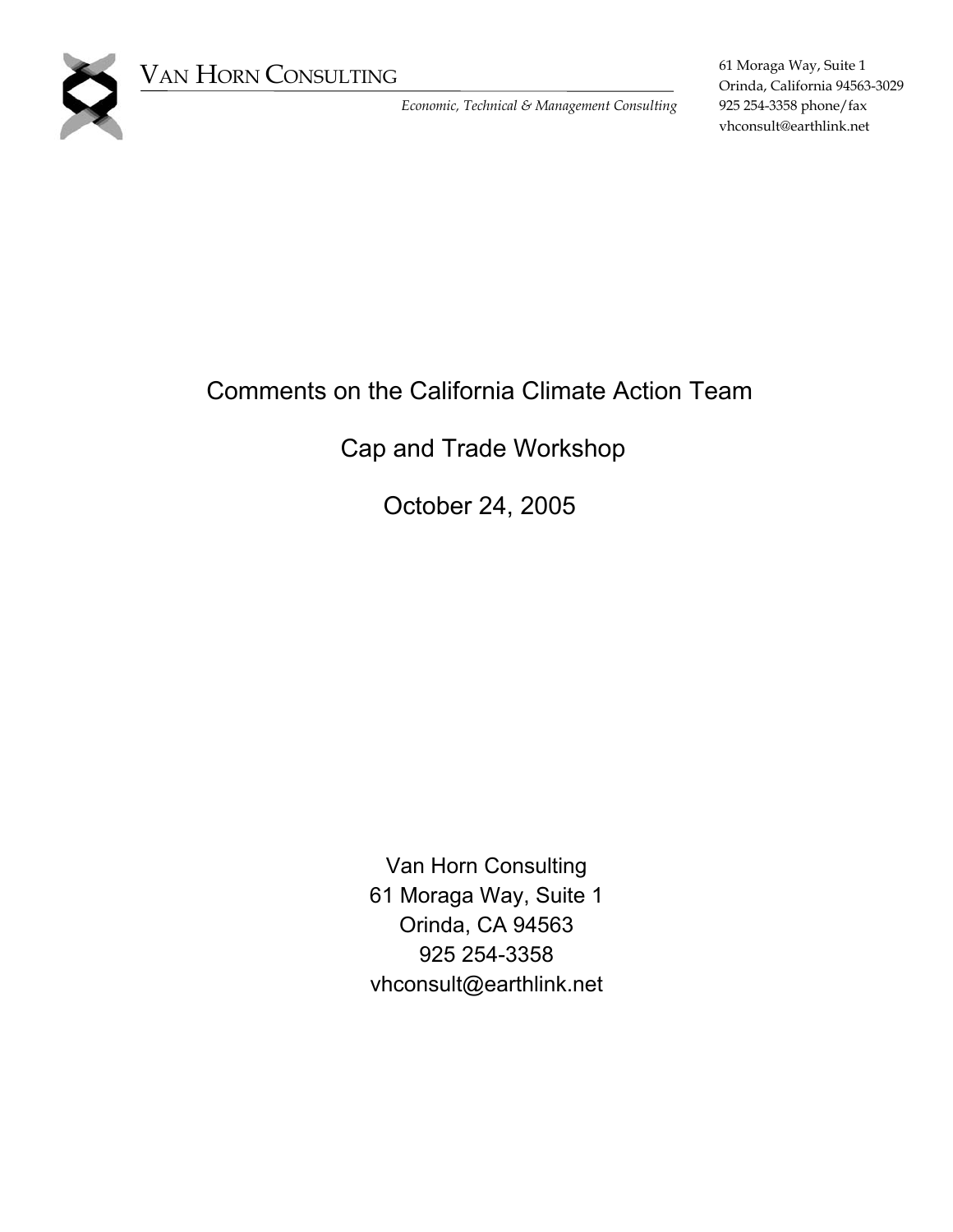### **TABLE OF CONTENTS**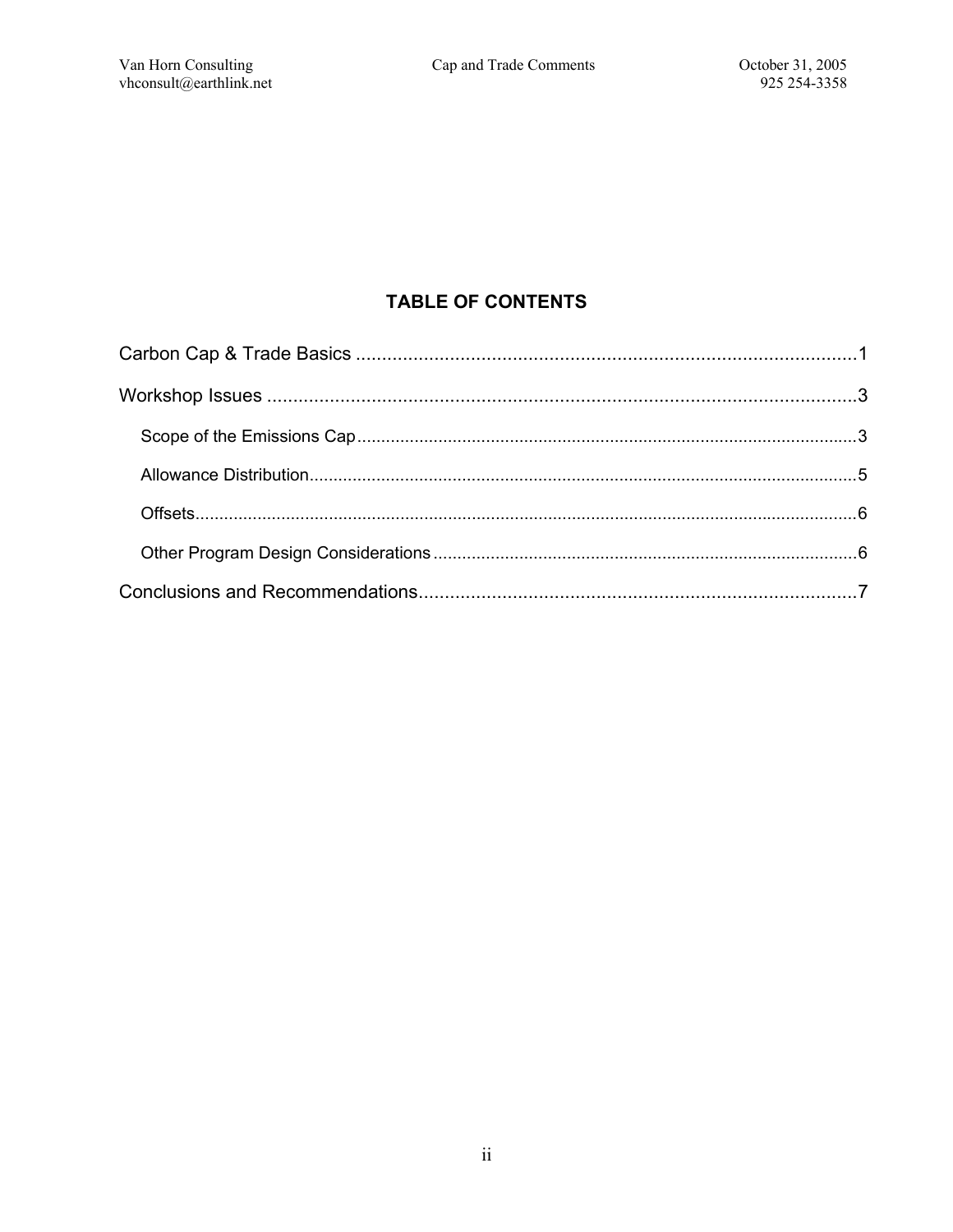$\overline{a}$ 

## <span id="page-2-0"></span>**Carbon Cap & Trade Basics**

There are a number of basic facts that should be considered and basic principles that should be satisfied for a greenhouse gas (GHG) emission allowance market to function properly.

- 1. *Sustainable technologies are essential*. The long residence time of carbon dioxide CO<sub>2</sub> and other GHGs in the atmosphere means that solutions must be based on technologies that are sustainable and cost-effective to adopt.
	- Technology advances are key to aligning energy and environmental goals in a low carbon future.
	- The development and commercialization of sustainable technologies should not be impeded or foreclosed by rushing to implement short-term reductions that are not sustainable in the long term. Locking in near-term technologies with long useful lives may inhibit the introduction of improved and innovative technologies that are currently less economic.

For example, natural gas combustion technologies should be viewed as providing a bridge to a sustainable future – not as a stopgap for achieving short-term carbon reductions. We have already witnessed the volatile effects on natural gas supply and demand of the rapid movement toward burning natural gas in most new electric generators. Even though it produces fewer emissions than coal, the combustion of natural gas does produce considerable carbon.

- The rapid growth in worldwide coal combustion and U.S. dependence on coal for over 50 percent of our electric generation means that new, coal-based technologies capable of reducing or permanently sequestering emissions from coal combustion will be essential for reducing GHG.
- Increased energy efficiency, renewable power and nuclear power all have a role to play in reducing global carbon emissions.
- 2. *California's policies should be transferable*. Because the effect of anthropogenic emissions of carbon dioxide and other greenhouse gases is worldwide:
	- California's GHG program should be fundamentally consistent with the European Union Emission Trading Scheme, as well as with Chicago Climate Exchange and global Clean Development Mechanism (CDM) market structures,<sup>[1](#page-2-1)</sup> while promoting emission reductions and trading within California, in the U.S. and abroad.
	- California's policies and programs should recognize that China, India and other countries with growing emissions must also adopt improved technologies and become

<span id="page-2-1"></span><sup>&</sup>lt;sup>1</sup> The United Nations Framework on Climate Change (UNFCC) announced the issuance on October 20, 2005 of the first certified emission reductions (CERs) under the Kyoto Protocol. These credits were issued by the Executive Board of the Clean Development Mechanism (CDM) for two hydroelectric projects in Honduras. Since early 2005, when the Kyoto Protocol entered into force, the number of registered CDM projects has doubled every quarter to 26 today with about 300 projects currently awaiting validation.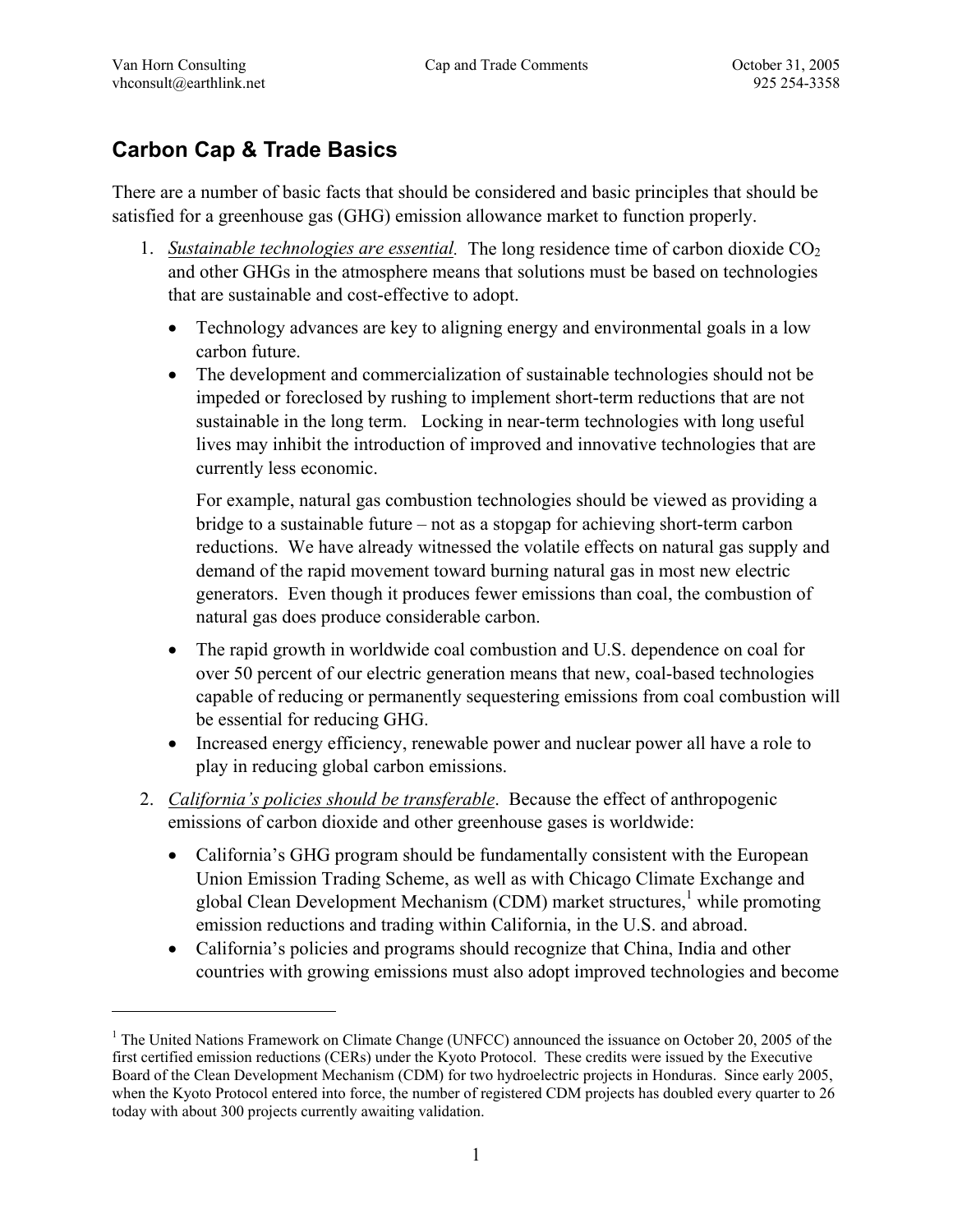1

a part of trading mechanisms. Otherwise, their growing emissions will swamp reductions made here.

- Technologies to achieve emission reductions, such as fuel efficient motor vehicles, carbon sequestration, and low emission electric generators, are essential to achieve long-term global emission reductions. Hence, emission reductions that rely on advanced technologies should be encouraged and credited.
- A California-only cap and trade program could be difficult to implement and administer, especially for sectors that engage in significant interstate commerce.
- 3. *Source diversity is needed for a cap and trade market*. Differences in the costs of emission reductions among GHG sources will be the driving force behind the adoption of improved technologies and the development of a robust trading market.
	- Because emissions from mobile source sectors exceed emissions from major stationary sources, such as fossil-fired electric generators, mobile sources should also be included, if at all possible, in California's new cap and trade system.
	- The costs of complying with and enforcing mandatory reductions, whether cap and trade or voluntary, are likely to be significant. Hence, allowing voluntary programs for some sectors, like cement production, and devising means for sources outside of mandatory sectors to "opt-in" are ways to learn by doing and create additional reductions, rather than forcing all sectors into a "one-size fits all" program.
	- California's desire to provide leadership in reducing GHG should recognize that other entities have already made considerable progress in developing markets and trading systems for stationary sources, but not, as yet, for mobile sources. Thus, developing innovative and workable means for the adoption and deployment of measures to reduce mobile source emissions would make a much more significant contribution to reducing global emissions than focusing only on stationary source emissions.
	- According to the October 24, 2005 *Wall Street Journal*, "China's already-serious levels of pollution could *quadruple* over the next 15 years if its rapid increases in electricity consumption and automobile use continue unchecked." [Italics added.] Despite the difficulties achieving and administering emission reductions from mobile sources, if California intends to demonstrate meaningful leadership in reducing worldwide GHG, mobile sources should be incorporated into California's trading system. [2](#page-3-0)
- 4. *Regulating complex markets is likely to cause unintended consequences*. Regulation of complex markets is inherently difficult and almost always leads to unintended consequences that may have undesirable cost, equity and efficiency impacts.

<span id="page-3-0"></span> $2$  Although California tailpipe emissions will be regulated in 2009, the California cap and trade market should allow credit for mobile source reductions within California to ensure that active trading occurs among significant GHG sources. For individual owners, costs of their vehicle's emission increases or savings from reductions could, perhaps, be implemented as a component of their registration fee based on vehicle miles traveled and vehicle class or measured tailpipe emissions. EPA's smog control program already provides a means of estimating emissions based on vehicle tests and mileage information provided during testing.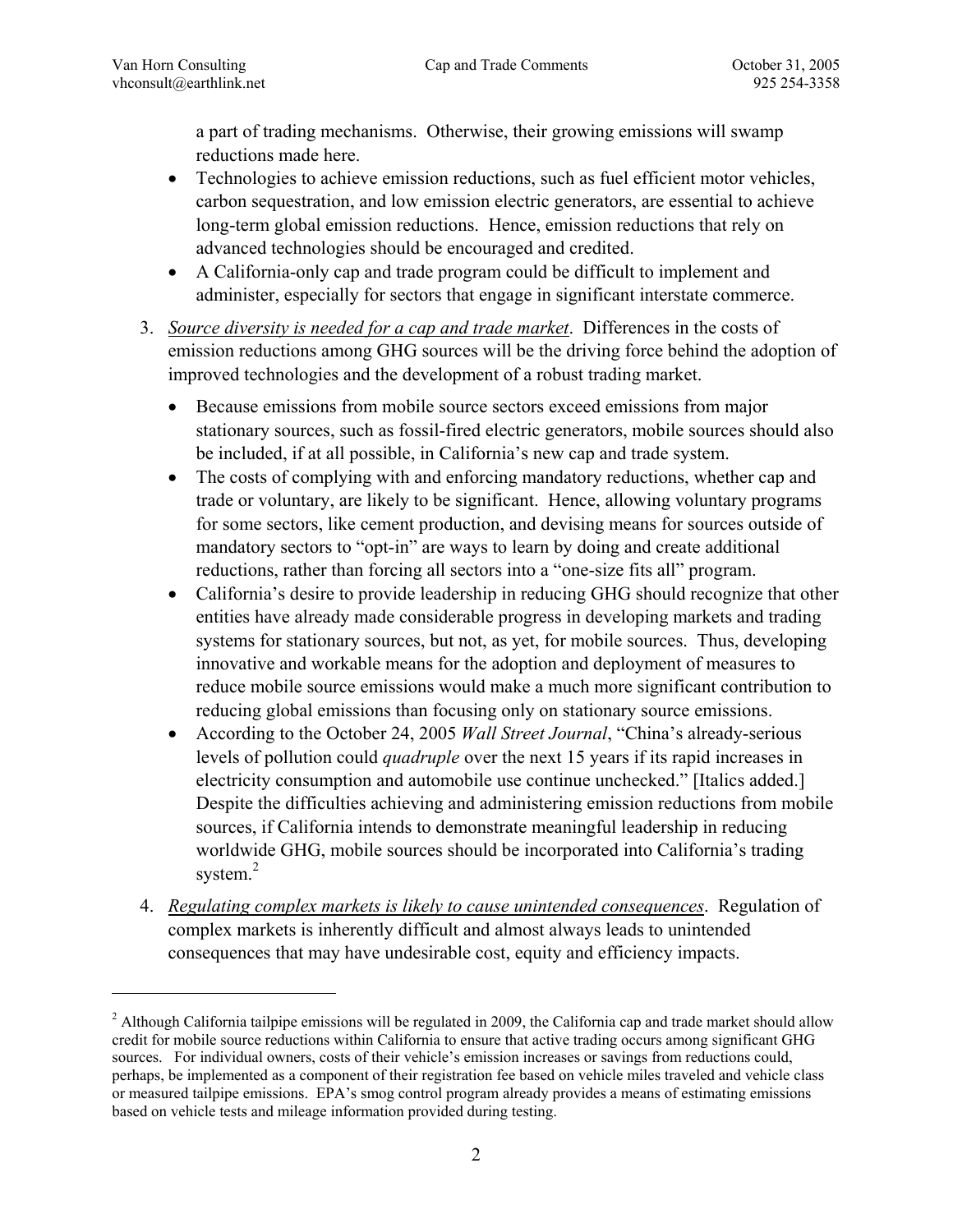- <span id="page-4-0"></span>• A California-only program would be more expensive and problematic than a Western states, WECC-wide or national program. If it is not carried out with a sufficient geographic scope in a fashion that deals with leakage and displacement issues, California's program could fail to achieve meaningful reductions at acceptable costs, thereby discouraging the development of a national program.
- Because of the potential size of the economic costs and benefits to California's economy and environment, the interactions of California's GHG cap and trading proposals with other GHG markets and the timing of long-term caps need to be more fully analyzed and addressed before policy decisions are finalized. Broad studies of California's carbon reduction policies, like EPRI's E-EPIC Study of U.S. emission policies and new technologies from  $2000-2050$ ,<sup>[3](#page-4-1)</sup> should be conducted to further examine and understand the implications and feasibility of California's proposed cap and trade rules.
- Finally, trying to take a leadership role without taking sufficient time to "get it right" can be costly and counterproductive to reducing global GHGs. Remember that California rushed to lead the way to restructure its electricity market. However, we neglected to analyze thoroughly the impacts of a flawed market design under future market scenarios that reflected uncertainty about future outcomes. Instead, a mandatory spot market, market rules that could be manipulated, the lack of demand response due to frozen rates, and the onset of adverse market conditions gave rise to California's \$[4](#page-4-2)0 billion energy fiasco in late  $2000<sup>4</sup>$

Because of California's failure to "get things right," efforts by other states and jurisdictions to successfully deregulate the electricity market were ingloriously derailed. The stakes for regulation of carbon emissions and the creation of a go-italone California carbon emission allowance market are even higher. This time we need to "get it right," in order to provide positive leadership and to achieve the goals of meaningful GHG reductions across western states and the U.S.

### **Workshop Issues**

1

#### **Scope of the Emissions Cap**

In principle, a national or regional emission cap should apply in order to provide a more feasible and efficient market. Nevertheless, the scope of California's cap and trade program should encompass multiple sectors and incorporate as many opportunities for emission reduction as possible, including certified emissions reductions (CERs) outside of California. Because of differences between sectors, phase-in dates for each sector could be set based on sector

<span id="page-4-1"></span> $\frac{3}{4}$  Energy-Environment Policy Integration and Coordination Study, EPRI, Palo Alto, CA: 2000. 1000097.

<span id="page-4-2"></span><sup>&</sup>lt;sup>4</sup> There are similar parallels and pitfalls inherent in regulating GHGs, as well as important lessons to be learned from experience regulating air emissions over the last 30 years. Leakage, displacement and double counting, reversibility, financial creditworthiness, emissions laundering, auditing among other problems come to mind.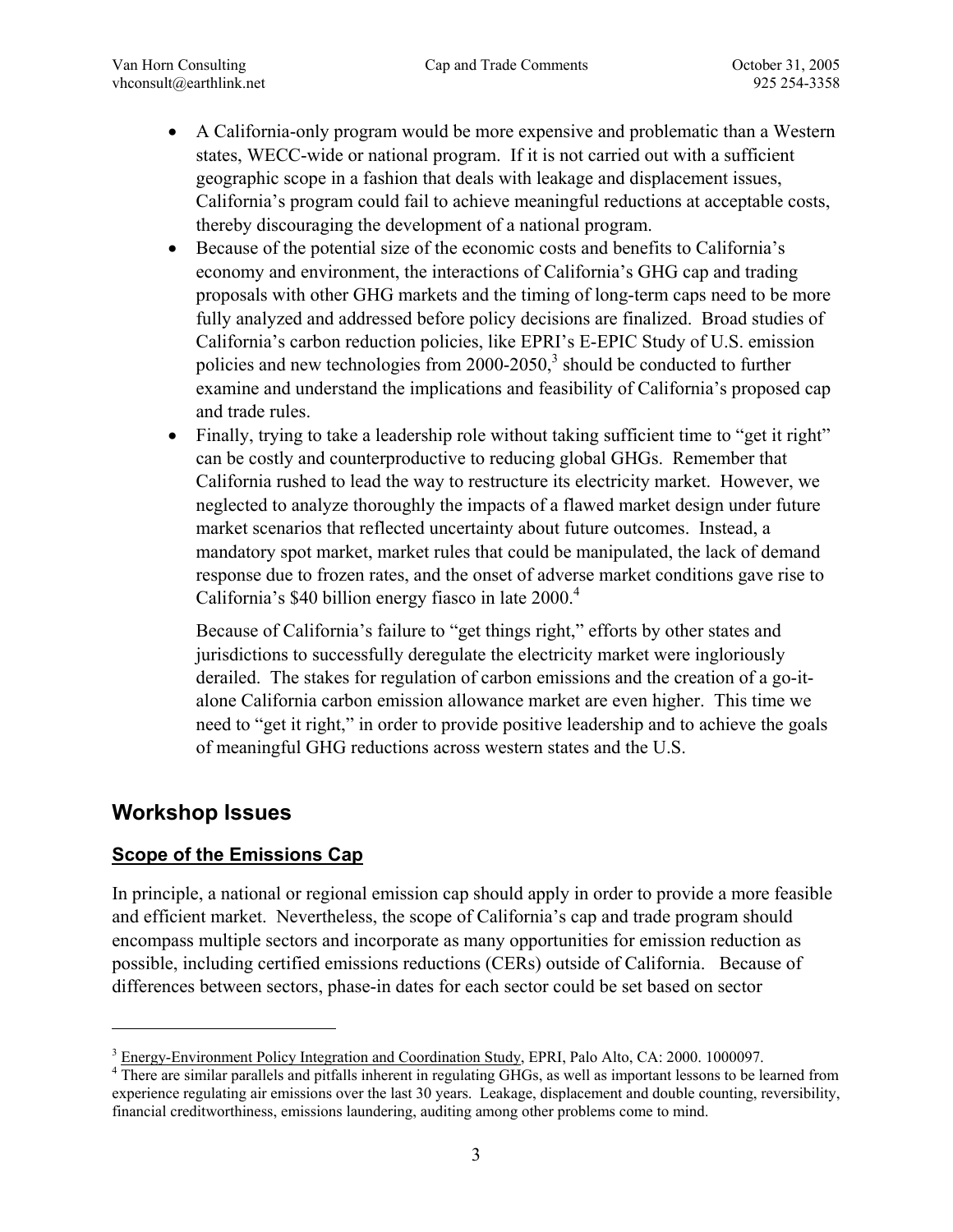$\overline{a}$ 

emissions, available mitigation technologies and time needed to resolve administrative complexities, such as establishing certifiable baseline emissions. After the phase-in of each affected sector, the overall combined cap for the combined affected sectors and their individual sources would govern.

With respect to imported electricity, the best, and, perhaps, the only workable solution would be to create an emissions cap covering the entire Western Electricity Coordinating Council (WECC), so that all generating units are covered; "leakage" and "displacement" are minimized, and power procurement costs to California consumers are not inordinately increased. As an interim step that does not consider the costs and other advantages of a WECC-wide approach, California's electric sector cap could include all specific out-of-state generating resources designated by Load Serving Entities (LSEs) to meet the CPUC's resource adequacy requirements  $(RAR)$ <sup>[5](#page-5-0)</sup> In essence, any out-of-state generating unit applied by an LSE toward meeting its resource adequacy requirement would be subject to the emissions cap. Because the CPUC's resource adequacy requirements are moving LSEs toward unit-specific power purchase contracts, over time an increasing proportion of imported power should come from known generating units, rather than system resources. For the remaining firm power imports that are not unit-specific, default emission factors could be developed, perhaps pro-rated from each LSE's verified emissions per kWh for all its other kWh or from a system-wide factor certified by the seller under a firm power purchase contract included in the RAR.

In addition to in-state sources that are mandated to become a part of the program, i.e., the "affected sources," California's program could allow sources or sinks located outside California to "opt-in" and become affected sources. For example, in the electric sector LSEs might be allowed to "opt-in" other, specific out-of-state emission sources used for serving California electric loads, but which are not counted towards RAR or to contract with landowners for verifiable sequestration projects. In general, contracted out-of-state sources or sinks, such as forests located on private lands, would choose to opt-in only if they could provide additional reductions that would then free up marketable emission allowances. By allowing the inclusion of voluntary "opt-in," additional sources/sinks, the geographic scope of the program would be expanded, encouraging carbon emission reductions within and outside of California.

Many factors, including the marginal costs of emission reductions, industry specific and societal economic impacts, timing, administrative and enforcement costs, and the magnitude of achievable reductions should be considered before determining the scope of coverage and the target quantities for the emissions cap in particular years. In the electric power sector alone, effects on fuel and power prices, generating technology and pollution control choices, the economic viability of existing plants, transmission constraints and local system reliability should

<span id="page-5-0"></span><sup>5</sup> CPUC, Draft Decision on Resource Adequacy Requirements, Rulemaking 04-04-003, September. 27, 2005. Generating units will not be considered qualifying resources for purposes of the RAR program unless the owner has submitted its qualified capacity value and supporting documentation to the CAISO. GHG emissions from these units will be known and quantifiable.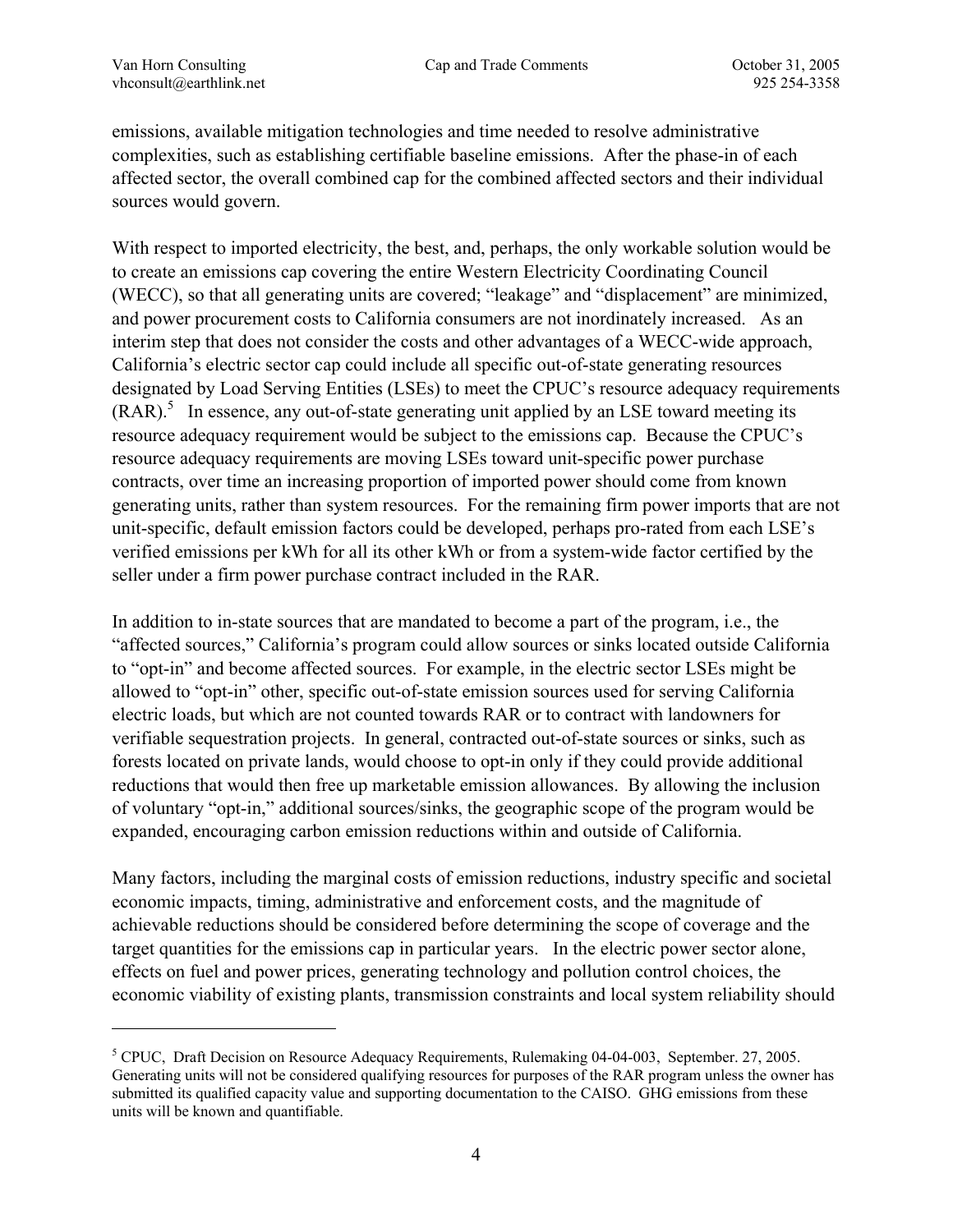<span id="page-6-0"></span>be examined in detail under a variety of future market conditions. These analyses should consider changing market conditions, including the CAISO's Market Redesign and Technology Upgrade (MRTU), renewable portfolio standards, resource adequacy and local area requirements, demand response, vehicle electrification, energy efficiency measures and low hydro conditions, among other elements.

As previously stated, there is also a need to consider the pace of technology advancement in each sector to better understand how the inclusion of multiple sectors under future caps can provide greater overall emission reductions at a lower cost.

#### **Allowance Distribution**

 $\overline{a}$ 

Every allowance distribution method will confer advantages to some market participants and create some distributional inequities. A combination of grandfathered allocations for a substantial portion of the allowances, along with an auction-based approach for allocating the remainder of the allowances is likely to have merit over a grandfathered approach by itself. Further analysis of the affected sectors could define an appropriate percentage split between the allocation and auction approaches that would lead to acceptable emission reductions, compliance and administrative costs.

Despite the difficulties of determining appropriate baseline emissions, grandfathering a substantial portion of the initial allocation to those parties with current emissions would likely keep the initial, out-of-pocket costs of a cap and trade system lower than auctioning all the initial allowances. The number of allowances allocated at a "zero-cost basis" will essentially determine the initial marginal costs of compliance and help set the price of initial trades, i.e., the value of a carbon emission allowance under California's program. Nevertheless, the adoption of an auction or periodic auctions for distributing allowances would also set a market-clearing price and allow redistribution of revenues received.

Because of many complexities, the effects of market design features and alternative market characteristics over time should be considered carefully under a variety of future market scenarios.<sup>[6](#page-6-1)</sup> In addition, the EPA's  $SO_2$  allowance system can provide helpful experience in the design of California's cap and trade system. The intent of the annual EPA auction was to provide the opportunity for new entrants to obtain allowances and to provide a public marketclearing price once a year. In the  $SO<sub>2</sub>$  allowance system about 2.8 percent of the allocated allowances for each year was withheld for sale in an annual allowance auction of two vintages:

<span id="page-6-1"></span> $6$  Numerous EPA and EPRI quantitative studies were performed during the  $SO_2$  market design period in the 1980s, leading to the 1990 Clean Air Act Amendments and rules governing the market. Further studies were conducted prior to allowance trading, which began in 1992, and prior to compliance with the Phase 1 cap, which took effect in 1995. (See, for example, Integrated Analysis of Fuel, Technology and Emission Allowance Markets. EPRI TR-102510, Electric Power Research Institute, Palo Alto, CA. 1993.) Although scoping studies have been performed, more detailed, integrated analyses within and across sectors are needed to guide California decisionmaking regarding the impacts of California's carbon emission market proposals.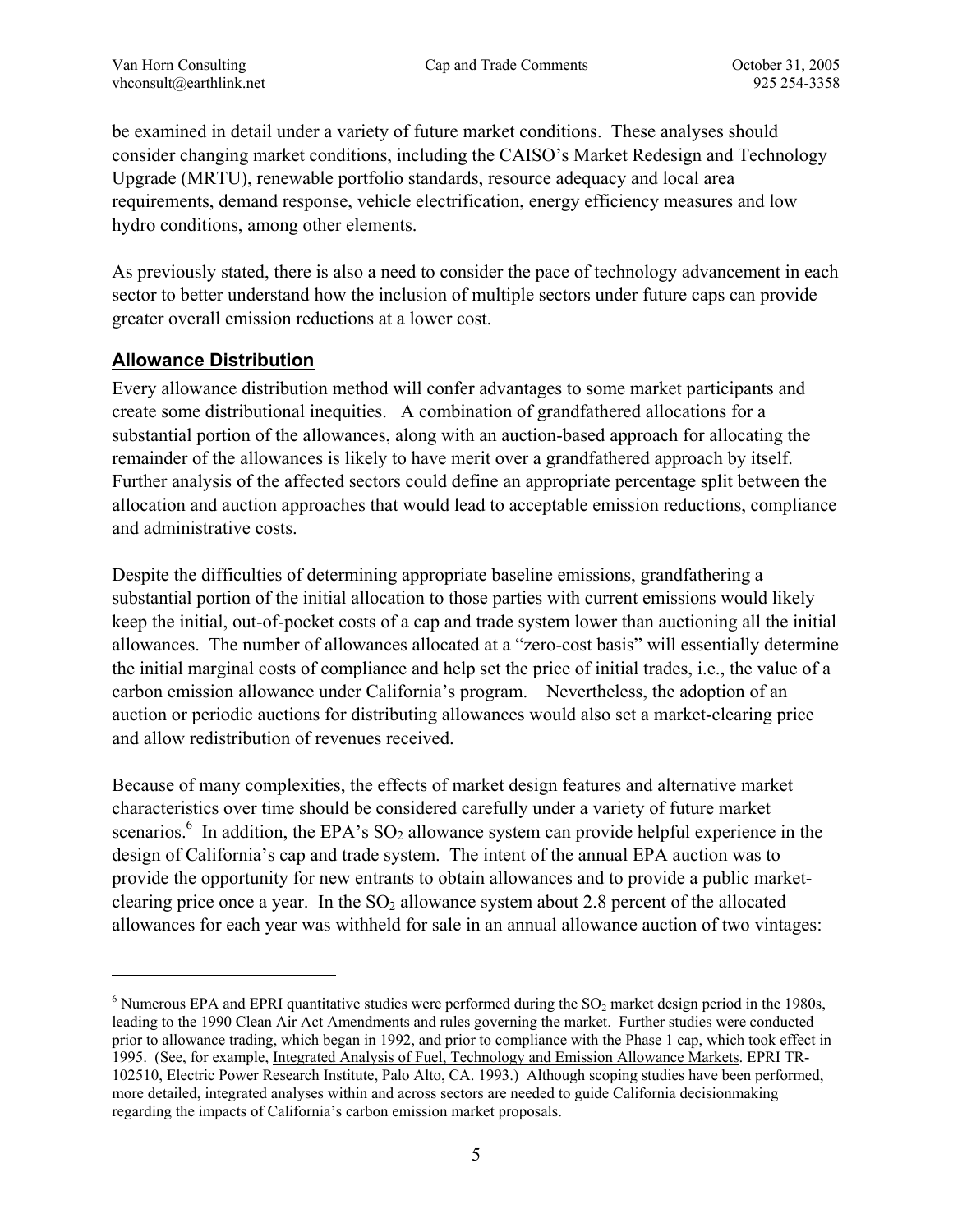<span id="page-7-0"></span>the current year and seven years in advance. Proceeds of each year's  $SO<sub>2</sub>$  auction are returned to holders of the original allocations.

Although the EPA's  $SO_2$  cap and trade program has been very successful in many regards, a number of its apparent successes, like low allowance prices from 1994 through 2003, were due to the surplus of allocated and bonus allowances that were banked, obviating the need to reduce emissions down to Phase 2 cap levels and reducing the need to purchase allowances for compliance. Now that the allowance bank is being depleted, allowance purchases or emission reductions are necessary to avoid compliance penalties. In the face of additional impending reductions under the Clean Air Interstate Rule, high gas prices and the need to purchase allowances to comply with the cap,  $SO_2$  allowance prices have risen from under \$150 per ton at the beginning of 2003 to over \$1000 today.

The attributes of the nationwide  $SO_2$  allowance market are, in many respects, more favorable than those for a more complex carbon emissions allowance market. Market behavior and the costs of a carbon cap and trade approach will be strongly influenced by allocations, banking rules, compliance periods and on the breadth of opportunities for trading freely among different sources to lower the cost of emission reductions.

#### **Offsets**

<u>.</u>

Because carbon emissions reduction is a global goal and the benefits from carbon reduction do not depend on the location of the emission reduction, the location of offsets should not be a factor.<sup>7</sup> To the extent that offsets qualify as certified emission reductions (CERs) they should be included in the design of the cap and trade program.

Ultimately, California's emission market for carbon will need to be part of broader carbonrelated markets. As a result, even emission offsets in developing countries, like those certified under the Clean Development Mechanism (CDM), would enhance the likelihood of achieving worldwide emission reductions. Here again, California should take advantage of prior initiatives, rather than creating a limited California-only market for emission reductions and offsets.

#### **Other Program Design Considerations**

The following brief comments address other issues identified in the Workshop discussion paper.

Restrictions should not be placed on the trading of allowances. Creating separate classes of carbon emission allowances with restricted trading rights has not been justified and would impede efficient market function.

<span id="page-7-1"></span><sup>&</sup>lt;sup>7</sup> Of course, because carbon reduction methods can also cause the concurrent reduction of other emissions like NO<sub>x</sub> and  $SO<sub>2</sub>$  the location of the reduction can be important.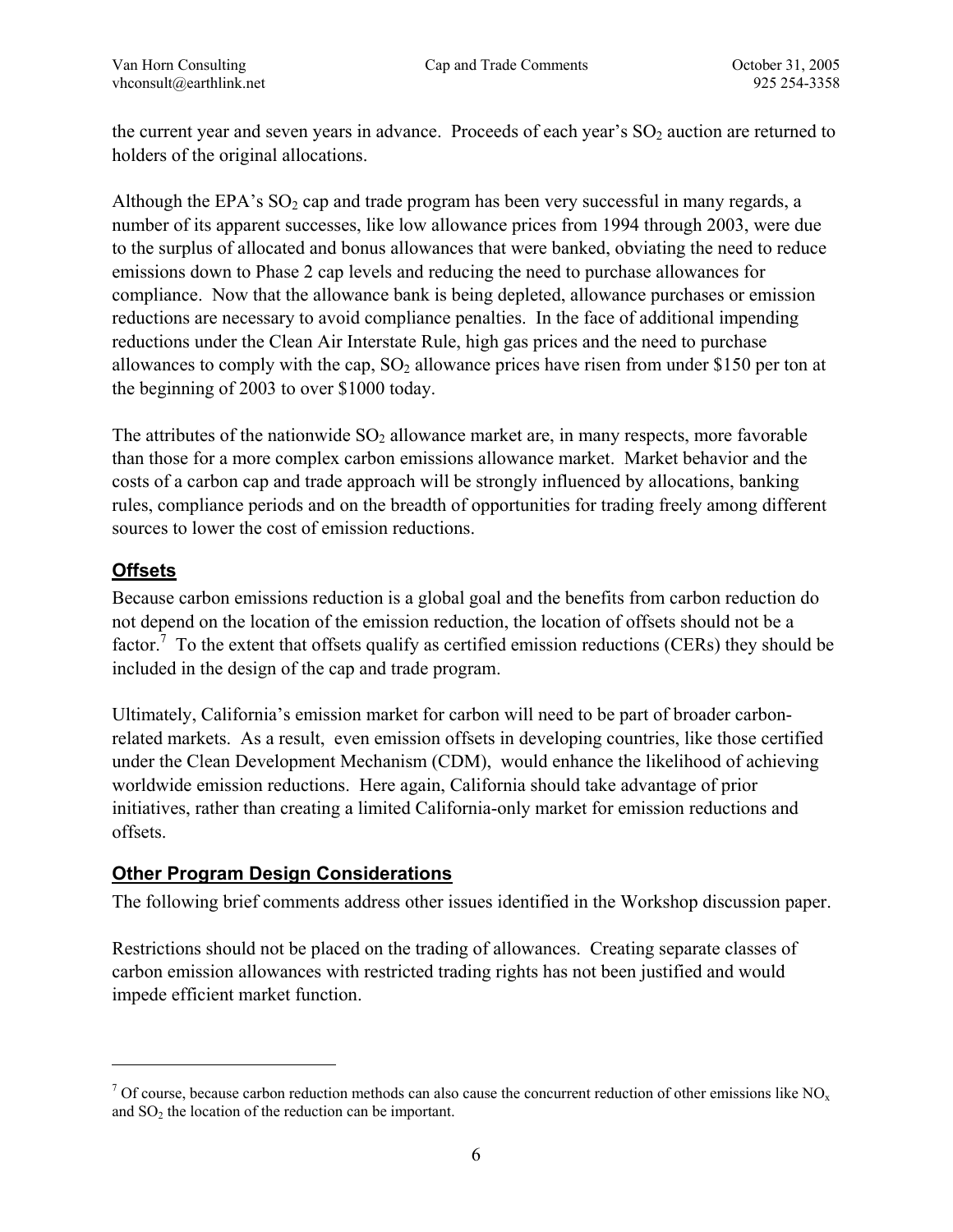<span id="page-8-0"></span>Banking should be permitted to provide stability and risk hedging for market participants. The extent of banking can also be coordinated with lead times to implement some technologies. In addition, a multi-year compliance period would provide similar flexibility. Nevertheless, the market design and parameters selected should anticipate the likely amount of banking, since the size of the bank will affect the pace and price of emission reductions and the supply/demand balance of allowances in the market. Indeed, the size of the  $SO<sub>2</sub>$  allowance banks held by individual companies has had a significant effect on the rate of Phase 2 emission reductions and on emission allowance prices.

Borrowing from future vintage allowances could inhibit trading of current vintage allowances. Restrictive borrowing on limited occasions or under certain conditions could be considered, provided payback is near-term and exceeds the amount of allowances borrowed. A multi-year compliance period would lessen the need to borrow due to adverse market conditions, such as a low hydro year. Both borrowing and banking reflect the more generic problem of selecting proper discount rates for evaluation.

Flexibility in defining the rights of allowance holders, the tonnage covered by allowances and other market rules will be needed in order to adjust the program over time, and, ultimately, to achieve conformity with other U.S. and international carbon market mechanisms.

## **Conclusions and Recommendations**

The following conclusions and recommendations for the design and evaluation of California's prospective carbon emissions allowance market are based on 25 years experience with emissions regulations and the behavior of fuel, electricity and emissions markets:

- A major goal of California's efforts is to prompt the rest of this nation, where most of the U.S. emissions reside, and developing countries to reduce GHGs.
- Because of the global scope of the problem, attention should be given to ensuring that California's cap and trade system is compatible with other emission markets and that compliance with California's program will be transferable (but not double counted).
- The potential impacts of California's cap and trade program strongly suggest that extensive, ongoing and explicit analyses of program options should be carried out well in advance of selecting particular market design parameters, operational elements and rules. Program parameters should be flexible enough to guard against unintended consequences.
- Because of the possibility of stranded investments, unknown administrative costs, and costs arising from unintended consequences, near-term carbon caps should reflect cost-effective reductions.
- The reduction targets implied by future emission caps need to be closely coordinated with the accelerated development of advanced, low-emitting technologies in each affected sector.